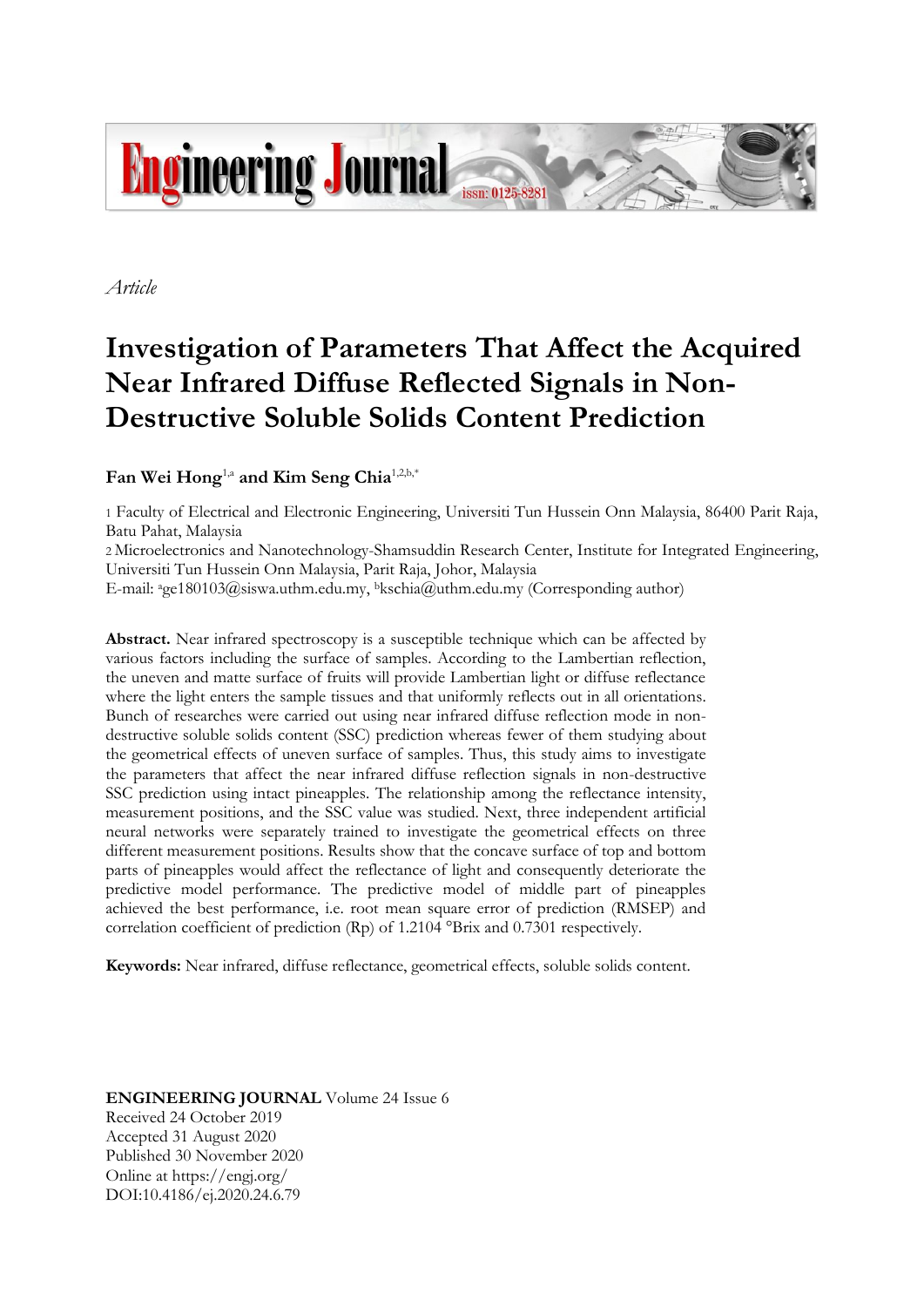# **1. Introduction**

Since the pioneer work of determining the moisture content in agricultural products [1], near-infrared spectroscopy (NIRS), a rapid and non-invasive technique in qualitative and quantitative analysis, has been widely implemented and applied in various fields i.e. agriculture [2]–[8], medical [9], [10], drug [11], and textiles [12]. NIRS is using the near infrared (NIR) region, a part of electromagnetic radiation, which will be partially absorbed by molecular bond consisted hydrogen atom e.g. C-H and O-H to provide the molecular overtone and vibrations information [13]. The near infrared spectra intertwined with the specific information about the composition of examined samples. Using machine learning technology, the hidden information can be extracted and used in discrimination or quality and composition prediction of samples. The initial step in applying NIRS for specific discrimination and prediction is using one of the three spectral data acquisition modes (i.e. transmittance, reflectance, and interactance) [14]. Different samples may contain different compositions, density, volume, and geometrical effects. Thus, a suitable sensing method should be characterized and implemented according to the sample properties.

A typical NIRS set-up contains a NIR light source (e.g. halogen lamp or tungsten lamp), a NIR detector or sensing element, and optical accessories (e.g. slit, optic lens, and grating). The NIR light source plays a vital role in providing NIR energy towards on a sample. Conventionally, due to the ability in covering wide NIR region (780 to 2500nm), halogen tungsten lamp was reported in most studies. However, this NIR energy source has some unavoidable shortcomings which might degrade a NIRS analysis, particularly, it produces unnecessary heat to the sensing environment. This change of environmental temperature will indirectly affect the sample temperature. Consequently, unstable temperature on samples will affect the quality of acquired NIR data. Additionally, in contrast with NIRS rapid and fast characteristics, halogen tungsten lamp needs to be pre–heated before NIR data acquisition. This could slow down the scanning process. For instance, a handheld non-invasive detector mounted with micro-halogen lamp was built to measure the soluble solids content (SSC) (also known as Brix) of fruits [15]. The device was needed to be powered on for at least around 10 minutes before it can proceed to a scanning process. Thus, light emitting diode (LEDs) that has less heat dissipated, insensitive to vibration, and fast operational time to reach maximum light intensity characteristics was believed to be a new type of NIR energy source in NIRS applications [16].

Specifically, NIR diffuse reflection has revealed its potential as a non-destructive technique for rapid analysis in different applications e.g. agriculture [17]–[20], traditional medicine [21], and medical [22]. According to the Lambertian reflection law, diffuse reflection is the reflection light from a matte surface that are scattered from all angles except the specular reflection. Agricultural products especially pineapples that have matte surface compared with apple, pear, and stonefruit. Consequently, an investigation on the NIR measurement positions of samples with matte surface could lead to a better understanding of diffuse reflectance.

For samples with smaller size (e.g. tomato [23], pear [24], apple [25]), the NIR data acquisition process that was performed around the equator showed satisfied prediction results. A research focused on the effects of measurement positions in determining the SSC of apples using on-line NIR system was carried out [26]. Seven models were developed including six local models for six fixed positions, and one global model for combination of all positions. The local model that was built with NIR data collected from equator gave the best prediction accuracy. Similar result was reported by [27] using the similar samples, i.e. apples. However, no similar study has been conducted using fruits with medium size e.g. pineapples.

NIRS can be influenced by various factors e.g. temperature [28], sample biological variability (e.g. cultivar, season, and origin) [29]–[32], sample position detection [27], distance between the sensing instrument and samples [33], angle of illumination and detection (geometry set up) [34], and surface condition of samples [35]. Abundant studies of NIR diffuse reflectance were carried out in non-destructively SSC determination, however, lack of studies concerns about the underlying mechanism of NIR diffuse reflectance. This could limit the understanding of the mechanism and the potential of NIRS. A better understanding will improve the accuracy of non-destructive internal quality measurement in terms of better diffuse reflectance acquisition design to produce a NIR signal with higher signal-to-noise ratio for the internal quality determination. A high accuracy of internal quality prediction will help the farmer in postharvesting activities e.g. to reduce the unnecessary fruit wastes that could indirectly improve the global fruit security. Therefore, in this study, the parameters that affect the NIR diffuse reflectance in SSC prediction were studied using a sensing instrument that comprised of five NIR LEDs with different wavelengths i.e. 780, 851, 870, 910, and 940 nm.

# **2. Materials and Methods**

# **2.1. Sample Preparation and NIR Data Acquisition**

A total of 75 fresh harvested pineapples were purchased from local market in Batu Pahat, Johor, Malaysia. All pineapples were separated into six batches and collected on different days i.e. 11th, 12nd, 18th, 19th, 24th, and 25th April 2019, respectively. In order to ensure that all the pineapples were stood alone from each other pineapple attributes, each pineapple was washed carefully to remove grimy substances and viscous liquid on the surface of the fruits. This precaution step is to protect the reliability of the data collected. After that,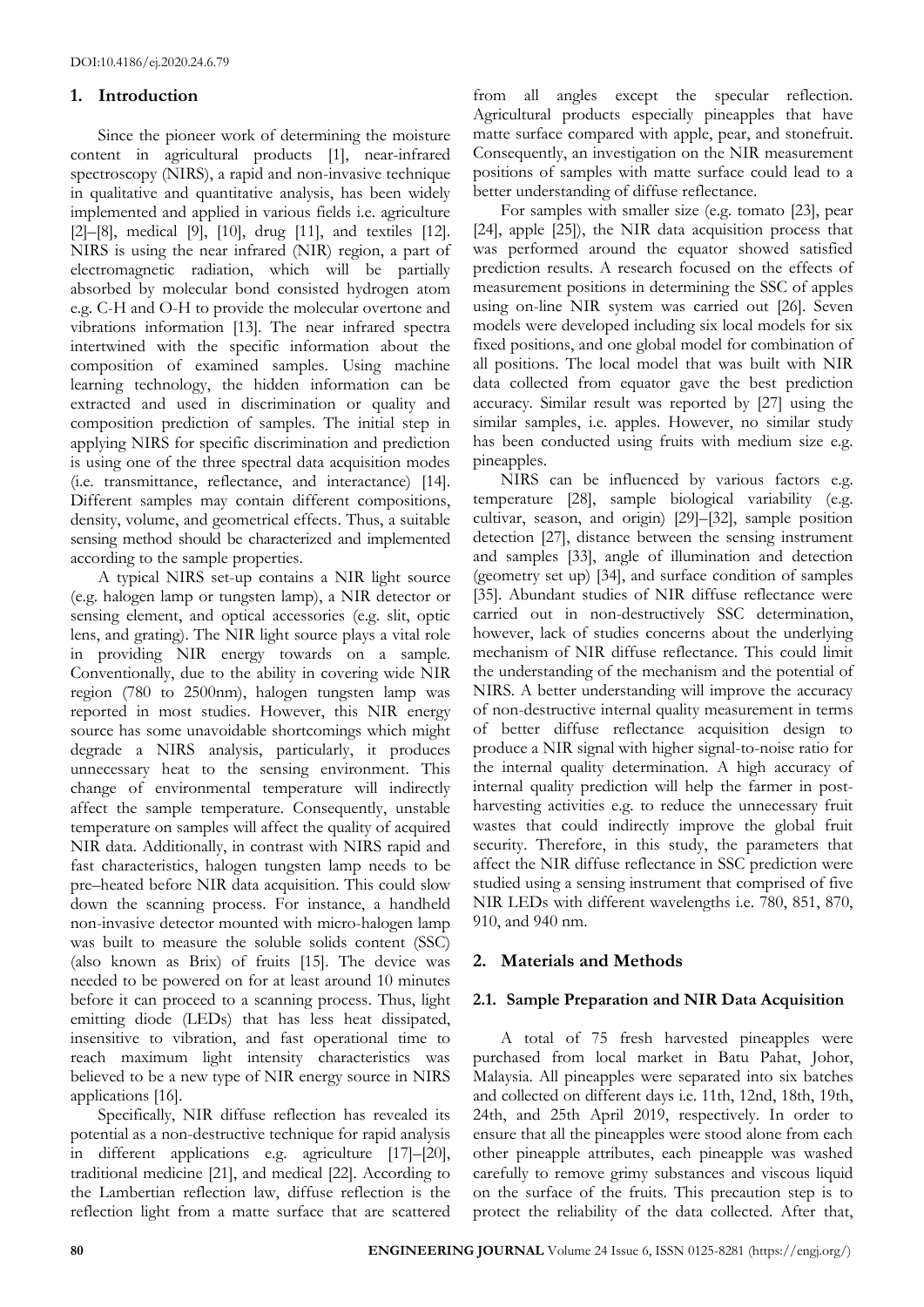all pineapples were placed under room temperature for around 20 minutes to ensure their surface was naturally dried before data collection. The soluble solids content (SSC) of pineapples is different from the top to the bottom parts of the fruits. Thus, three data were acquired from a single pineapple i.e. from the top, middle, and bottom of a fruit. Eventually, 225 data were collected (top: 75, middle: 75, and bottom: 75).

A portable sensing instrument (built in with five light emitting diodes (LEDs) with different wavelengths i.e. 780nm, 851nm, 870nm, 910nm, and 940nm, and a photodiode detector) was used to collect the diffuse reflected near infrared (NIR) data non-destructively from the pineapples surface. These wavelengths are at the vicinity of informative wavelengths of the third overtone of OH stretching (780nm) [36]; the third combination overtone of sugar OH stretching at 840nm (851nm) [37]; the strong absorption of water and oxygen (870nm) [38] that was used to predict the SSC of citrus [39]; the third overtone of CH stretching (910nm) [40]; and the strong water absorption band for the second and third overtone of the OH stretching (940nm) [41]. The illumination angle of LED is positioned to 45˚. Detail explanation about the working principle of the sensing instrument was reported by [42]. The sensing instrument was undergone calibration process (i.e. dark and white calibration) to calibrate the acquired NIR light intensity of each wavelength before the scanning process. White calibration was carried out with Labsphere Certified Reflectance standard which is able to provide up to 99% reflectance values for 250 to 2500nm. Dark and white reference values were recorded before the data acquisition. To reduce the impact of light and noise, the dark and white references values were obtained under the same condition [43]. Fig. 1 illustrates the schematic diagram of the scanning process. The sensing instrument was directly contacted with the surface of the pineapple. The scanning of each point was repeated three times, and an average of these three successive scans was recorded and used as the inputs of ANN. All the collected data were stored in a computer and processed via software MATLAB R2019a.

#### **2.2. Soluble Solids Content Acquisition**

The reference SSC was measured immediately once the NIR data acquisition of pineapples was completed. The flesh along with the peel that was at the data acquisition point was taken out using a stainless steel corer with a dimension of 50mm depth and 20mm diameter. The length of each specimen was limited to 20mm while the surplus flesh was removed. Then, the specimen with peel was crushed using a stainless steel crusher to extract its juice into a beaker. The beaker was shaken gently to ensure the equilibrium of samples. Eventually, few drops of the pineapple juices from the beaker were placed on a digital refractometer (PAL-1, Atago, Tokyo, Japan) to measure the SSC values. The SSC value was expressed into °Brix.



Fig. 1. The scanning position is divided into three different parts along a pineapple: (1) the top part, (2) the middle part, and (3) the bottom part.

#### **2.3. Data Pre-processing**

The calibrated diffuse reflectance (Ic) was calculated from the raw NIR data by subtracting the raw data  $(I_{\text{led}})$ with dark reference value  $(I_d)$ , and then that divided by the subtracted value of the white reference  $(I_w)$  and  $I_d$  as shown in Eq. (1) [44].

$$
I_{c} = \frac{I_{led} - I_{d}}{I_{w} - I_{d}} \tag{1}
$$

The calibrated diffuse reflectance was then preprocessed using the normalization and standard normal variate (SNV). The normalization was used to reduce the data redundancy and improve data integrity. SNV was used to reduce the effect of scattering and to correct the baseline shift [45]. Normalization was carried out by dividing the Ic of a particular wavelength with the summation of the Ic of the five different wavelengths at that particular spectrum. SNV was performed by subtracting the Ic with the mean of the spectrum and then divided by the standard deviation of the spectrum.

#### **2.4. Model Development**

In this study, three layers (i.e. input, hidden, and output layers) artificial neural network (ANN) model was developed for each measurement position i.e. top, middle, and bottom, respectively. The ANN was trained using Levenberg-Marquardt training algorithm via MATLAB R2019a. Holdout validation was applied i.e. dataset was randomly split into training (70%) and testing (30%) sets that were used to build the calibration model and validate the calibrated model, respectively.

First, the input (i.e. calibrated diffuse reflectance, Ic) and target (i.e. measured soluble solids content (SSC)) were mapped in the range between -1 and +1. Second, holdout validation was applied to determine the optimal calibrated model. The calibrated model was validated with the testing set. The hidden neuron was varied from one to 10. Third, the performance of ANN was evaluated based on the root mean square error (RMSE)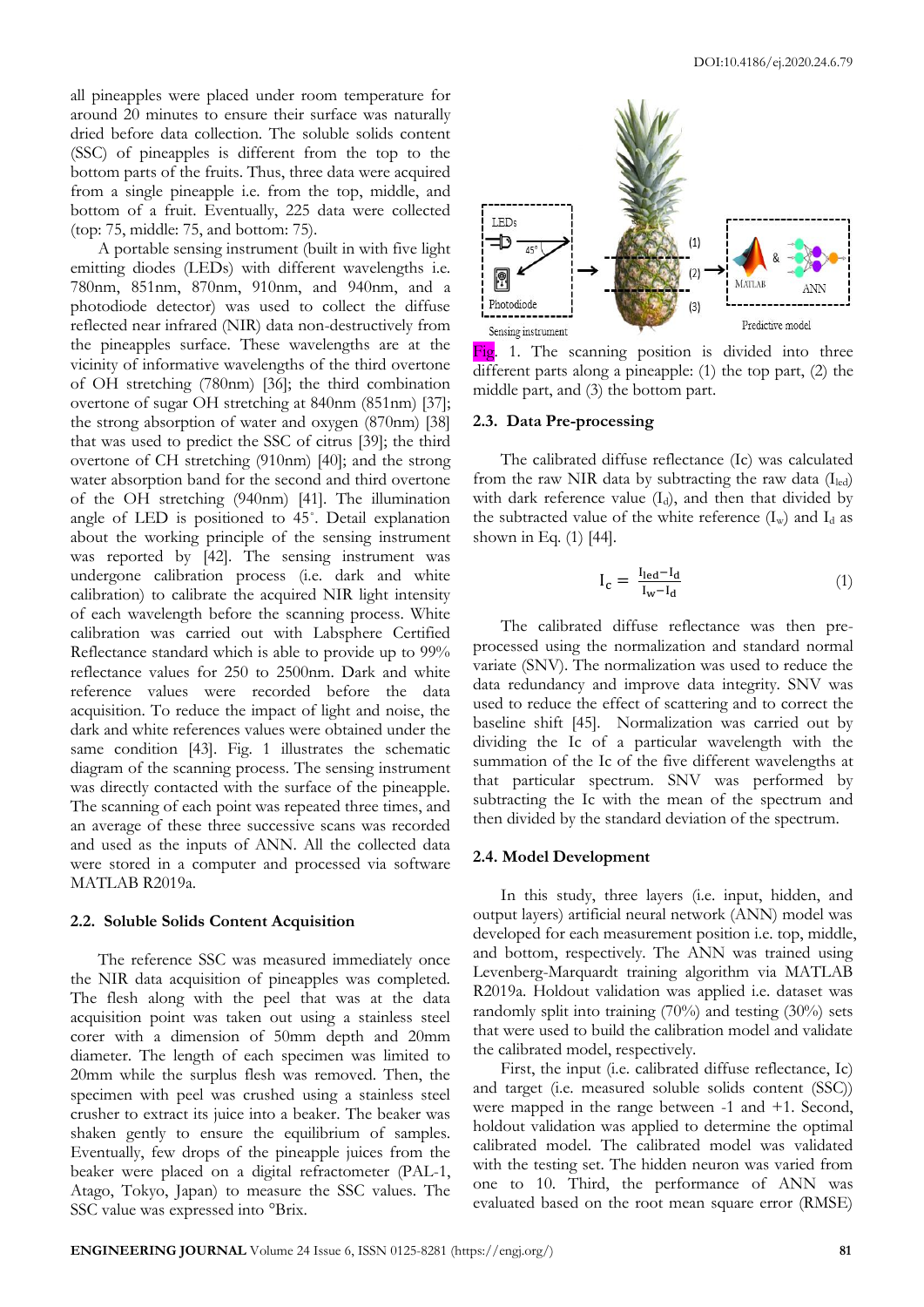and correlation coefficient (R). The optimal model should achieve the lowest RMSE and the highest R [46]. The RMSE was calculated using Eq. (2), where, n is the number of samples. The best hidden neuron was selected based on the lowest root mean square error of prediction.

$$
RMSE = \sqrt{\frac{\Sigma (SSC_{predicted} - SSC_{actual})^2}{n}}
$$
 (2)

Three parameters that affect the near infrared diffuse reflected signals were studied i.e. distribution of light intensity on different parts, relationship between the light intensity and soluble solids content (SSC), and the effect of measurement position. The distribution of light intensity was analyzed through boxplot analysis. Subsequently, the relationship between the light intensity and SSC was investigated using a scatter plot. The effects of measurement positions were investigated by developing three calibration models for different measurement positions, respectively.

# **3. Results and Discussion**

#### **3.1. White and Dark Calibration**

Table 1 shows the acquired NIR light intensity values of white and dark calibrations and their calculated diffuse reflectance for five different wavelengths. The calculated diffuse reflectance revealed that the NIR light intensity of each wavelength was maximized without saturation i.e. more than 1024 for 10-bit analog-to-digital conversion.

Table 1. The calibration values of the five wavelengths for white and dark calibrations.

| Wavelength | White       | Dark        | <b>Diffuse</b> |
|------------|-------------|-------------|----------------|
| (nm)       | Calibration | Calibration | Reflectance    |
|            | (a.u.)      | (a.u.)      | $\binom{0}{0}$ |
| 780        | 1001        | 19          | 100            |
| 851        | 1000        | 33          | 100            |
| 870        | 1001        | 28          | 100            |
| 910        | 999         | 41          | 100            |
| 940        | 1001        | 27          | 100            |

#### **3.2. Soluble Solids Content (SSC) Reference**

Table 2 summarizes the descriptive statistics of acquired soluble solids content (SSC). The SSC values of the top, middle, and bottom parts were normally distributed with mean values of 11.76, 13.25, and 14.23 °Brix and standard deviations of 2.09, 1.93, and 1.94 °Brix, respectively. The ranges of SSC for the three different parts i.e. top, middle, and bottom were 6.4-16.1, 7.3-16.9, and 7.8-19.9 °Brix, respectively. The results indicate that the acquired SSC covered a range from 6.4 to 19.9 °Brix. This range is considered sufficient in developing a good predictive model [27]. Next, the mean value of SSC shows that the top part of the pineapples

has the lowest SSC while the bottom part has the highest SSC. This could be due to the ripening process that begins from the bottom to the top parts of pineapples. The descriptive statistics of the measured SSC is in-line with the distribution of internal quality of pineapples study that reported by [47].

Table 2. Descriptive statistics of the measured SSC for three different parts of pineapples

| Pineapple<br>Parts | Number<br>оf<br>samples | Min<br>$(^{\circ}Brix)$ | Max<br>$(^{\circ}Brix)$ | Mean<br>$(^{\circ}Brix)$ | <b>SD</b><br>$(^{\circ}Brix)$ |
|--------------------|-------------------------|-------------------------|-------------------------|--------------------------|-------------------------------|
| Top                | 75                      | 6.4                     | 16.1                    | 11.76                    | 2.09                          |
| Middle             | 75                      | 7.3                     | 16.9                    | 13.25                    | 1.93                          |
| Bottom             | 75                      | 7.8                     | 19.9                    | 14.23                    | 1.94                          |
| Total              | 225                     | 6.4                     | 19.9                    | 13.08                    | 2.24                          |

#### **3.3. Overview of NIR Data and Pattern Recognition**

Table 3 indicates the descriptive statistics of the 16 patterns of the acquired NIR light. Each part has 75 NIR samples. The result indicates that the top four identical patterns had occupied around 70% of the acquired NIR light in the top, middle, and bottom parts, respectively. For instance, the number of samples that involved in the first four ranking patterns contribute 76% for the middle part; whereas that contributes 72% in the top and bottom parts. This implies that the acquired data have the higher consistency on the middle part compared with the top and the bottom parts. This might be due to less geometrical effects on the middle part of pineapples that have relatively flat surface compared with the top and bottom parts.

Table 3. Descriptive statistics of the first four ranking patterns

| Pattern                       | Top    |               | Middle |               | <b>Bottom</b>  |               |
|-------------------------------|--------|---------------|--------|---------------|----------------|---------------|
|                               | Sample | $\frac{0}{0}$ | Sample | $\frac{0}{0}$ | Sample         | $\frac{0}{0}$ |
|                               | 21     | 28            | 23     | 30.67         | 16             | 21.33         |
| $\mathfrak{D}_{\mathfrak{p}}$ | 14     | 18.67         | 22     | 29.33         | 18             | 24            |
| 3                             | 8      | 14.67         |        | 9.33          | 18             | 24            |
|                               | 11     | 10.67         | 5      | 6.67          | $\mathfrak{D}$ | 2.67          |
| Others                        | 21     | 28            | 18     | 24            | 21             | 28            |
| Total                         | 75     | 100           | 75     | 100           | 75             |               |

Each wavelength was compared with the following wavelength in a sequence from 780nm to 940nm to determine its particular pattern. After pre-processed the raw diffuse reflectance data from three different parts i.e. the top, middle, and bottom of pineapples, and compared the acquired NIR light intensity difference among the five different wavelengths, 16 patterns were observed. Fig. 2 illustrates the top four ranking patterns that were obtained. For instance, pattern 1 (dot line) was defined where the light intensity of 780nm is lower than 851nm and then 851nm lower than 870nm.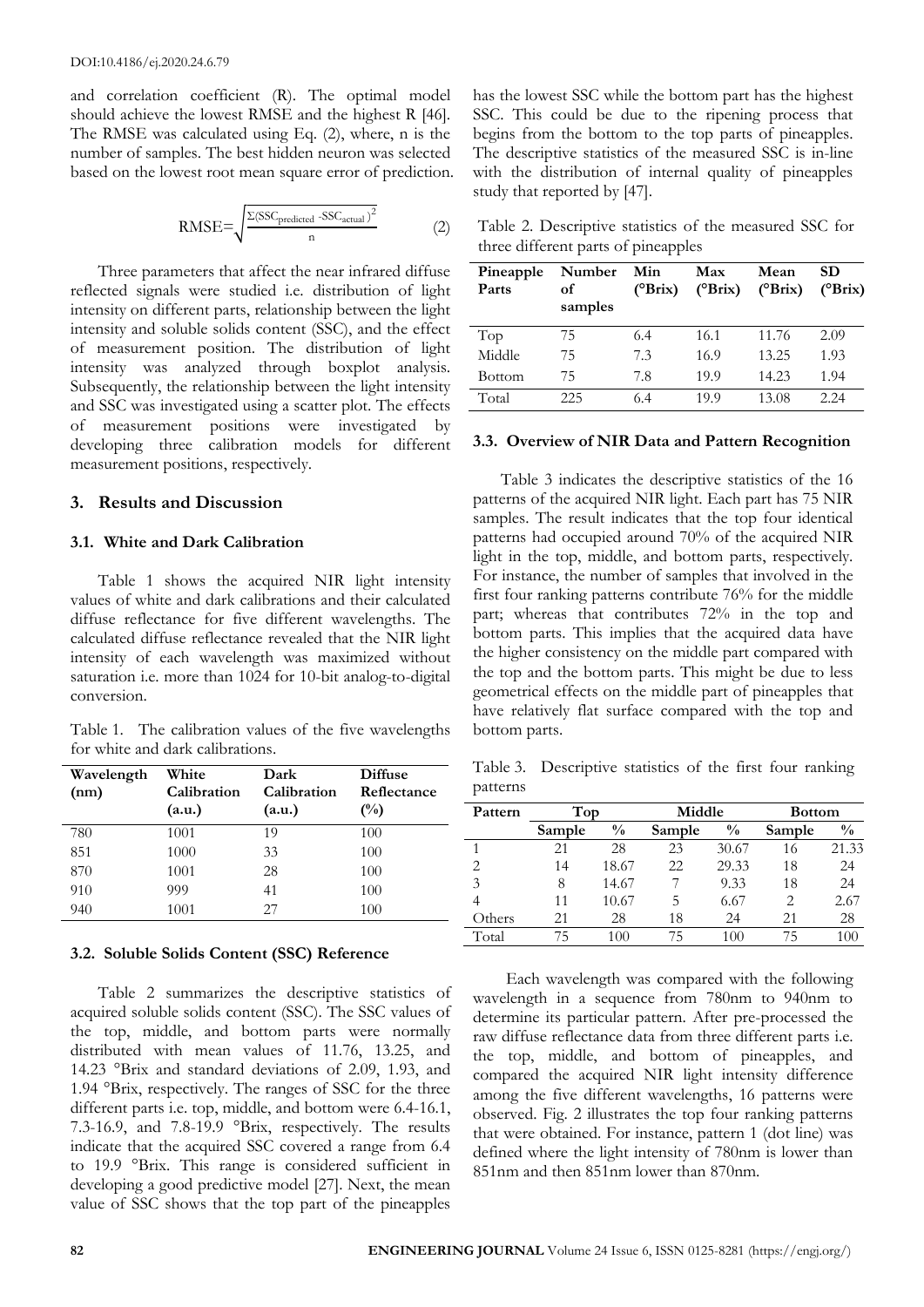

Fig. 2. The top four ranking patterns: Dot line represents Pattern 1, Dash line represents Pattern 2, Dot-dash line represents Pattern 3, and Solid line represents Pattern 4.

#### **3.4. Investigated Parameters**

#### 3.4.1. Reflected NIR Intensity in Different Parts

Fig. 3 illustrates the boxplot of five near infrared (NIR) wavelengths light intensity values on the three different parts of pineapples (i.e. top, middle, and bottom). This technique (boxplot) can identify potential outliers on each wavelength with dependent y-variable (i.e. diffuse reflectance) which fall outside the 99.9% coverage of a normally distributed data [5]. Five independent wavelengths under different parts reveal insignificant interquartile range (length of the box) and also whisker (spread from two ends of box until its reach sample maximum and minimum value). This phenomenon reflects the irregularly soluble solids content (SSC) distribution on different parts of pineapples.

The whisker helps in distinguishing the outlier data from the normal distributed dataset. For instance, wavelength 780nm in the boxplot of top and middle part does not discover any outlier data (i.e. red plus symbol), whereas there were five outlier data at the bottom part. In total, 46 outliers were recorded from the three different parts, i.e. top: 13, middle: 12, bottom: 21. Higher number of outlier data in the top and bottom parts might be caused by the concave surface of pineapples which will alter the ways that NIR light was reflected from the sample tissues [26]. Besides, the number of outlier data suggests that the consistency of the middle part was the highest because it had the lowest number of outlier data. This is in-line with the first four patterns that discussed in Section 3.3, i.e. the acquired NIR light from the middle part of pineapples had the highest consistency.



Fig. 3. Boxplot: (a) Top, (b) Middle, (c) Bottom (total potential outliers: top: 13, middle: 12, bottom: 21).

#### 3.4.2. The Relationship between the Light Intensity and Soluble Solids Content

Fig. 4 illustrates 15 scatter plots of soluble solids content (SSC) versus the calibrated NIR diffuse reflectance on different parts of pineapples. The result indicates that the correlation coefficient (R) values are relatively low where the highest and lowest values were only 0.2224 for 940nm from the middle part and 0.0063 for 910nm from the top part, respectively. R values of 940nm and 910nm from middle part gave higher values than that from other parts. This might be due to higher consistency of the acquired NIR from the middle.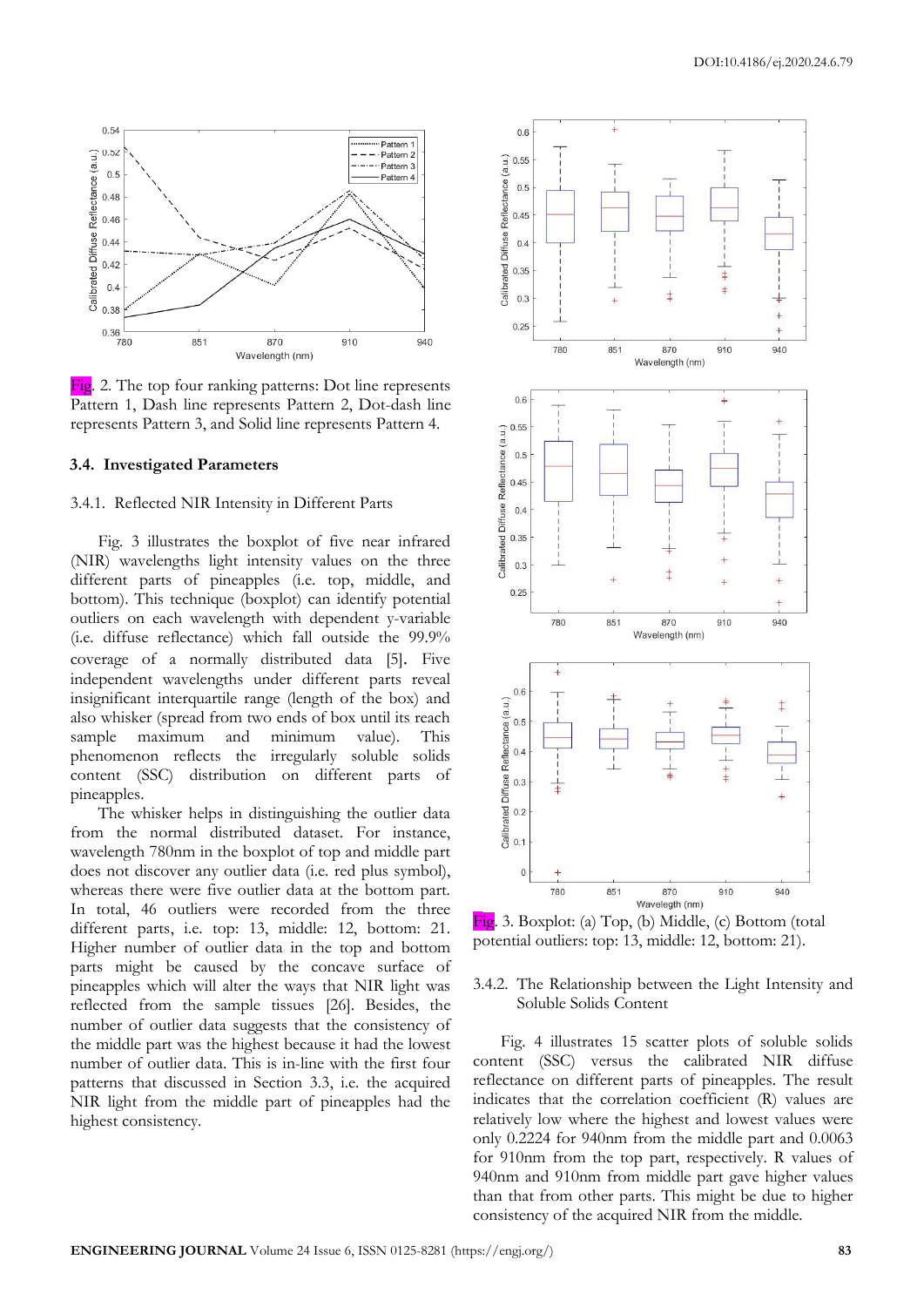

Fig 4. The correlation between SSC and diffuse reflectance of each wavelength: (a), (b), and (c) are the top, middle, and bottom for 780nm; (d), (e), (f) are that for 851nm; (g), (h), (i) are that for 870nm; (j), (k), (l) are that for 910nm; and (m), (n), (o) are that for 940nm.

## 3.4.3. Effect of Pre-Processing

Nine artificial neural network (ANN) models i.e. top, middle, and bottom were trained with and without preprocessing methods. The prediction performance of different independent ANN models was validated using respective testing data. For instance, the top ANN model was trained using 70% of the data that acquired from the top part, and then evaluated using the rest 30% of the data. The results of training and testing in terms of root mean square error of calibration (RMSEC), root mean square error of prediction (RMSEP), correlation coefficient of calibration/training (Rc), and correlation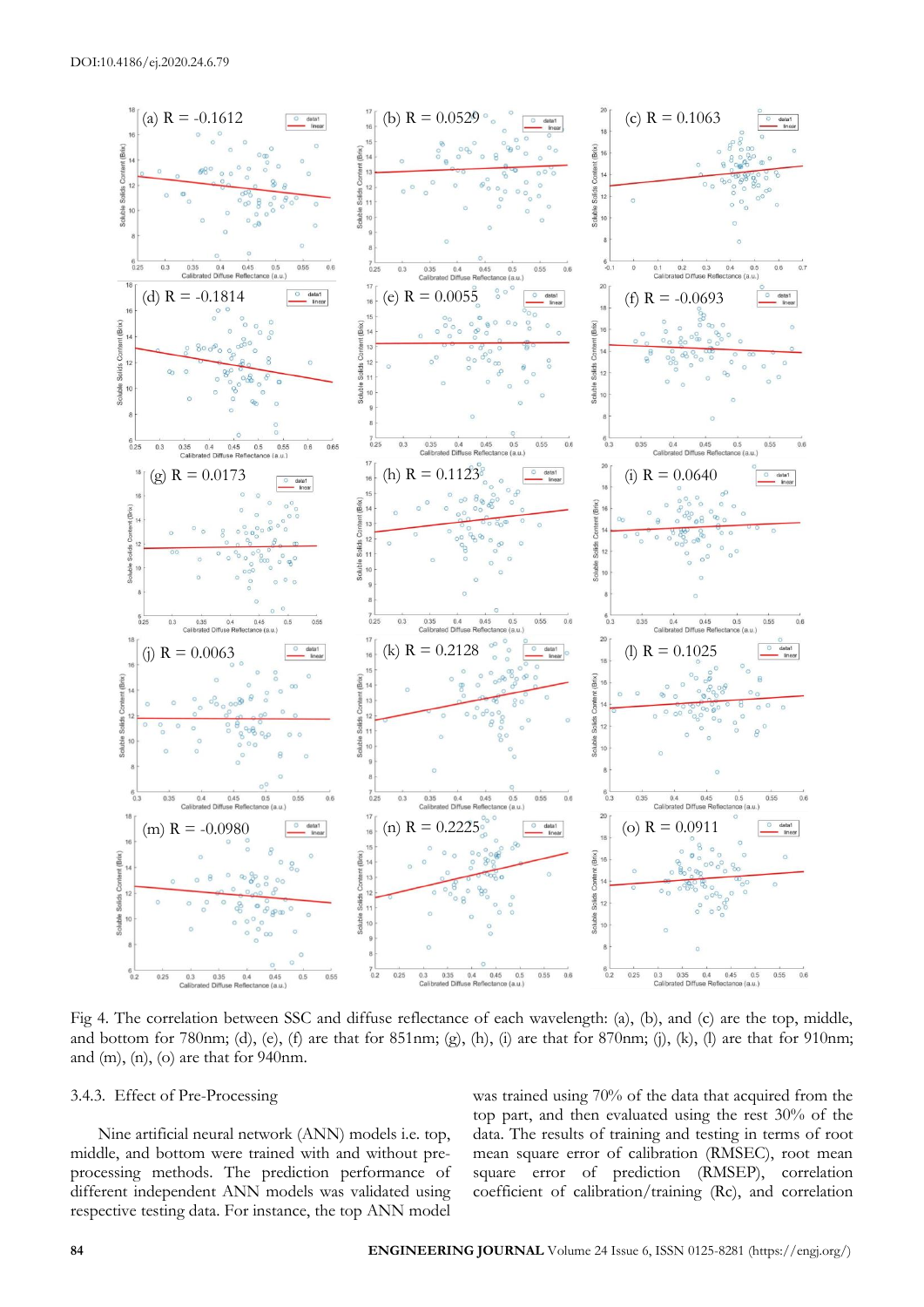coefficient of prediction/testing (Rp) are tabulated in Table 4.

Table 4 shows that the performance of ANN with the SNV pre-processing method achieved better performance for the top and middle parts, followed by that without pre-processing and that with normalization. The performance of ANN without pre-processing was better than the normalization might be due to the preprocessing technique removed interested signals, thus, degraded the performance of ANN. Meanwhile, the performance of bottom ANN model contrasts with top and middle model where the normalization achieved best performance, followed by that without pre-processing and that with the SNV. However, the overall calibration and prediction performance of the bottom model was inferior to the top and middle models.

#### 3.4.4. Prediction Performance of ANN Model

Fig. 5 illustrates the relationship between the predicted SSC and measured SSC for the training and

testing by three calibrated models with SNV i.e. top, middle, and bottom, respectively. The RMSEC and Rc of three different measurement positions for SNV model i.e. top, middle, and bottom are 1.4921 °Brix, 0.7285; 1.0998 °Brix, 0.8394; and 1.8419 °Brix, 0.4799 respectively. The middle part revealed the best training performance with lowest RMSEC and highest Rc. The similar geometrical effect of the concave surface on the top and bottom parts of pineapples may the reason that led to an unsatisfied training performance. This observation is in-lined with the previous study [26] where the training performance is similar at the concave surface of calyx and stem end of the apples. The non-uniform surface of pineapples limits the penetration of NIR light to obtain sufficient absorbance. For samples liked durian, this problem can be minimised by destructively removing some of the peel to provide a flat area for scanning [50]. Since the surface of pineapples sticking with its flesh, this approach is unsuitable to be applied to improve the scanning method.

Table 4. Calibration and prediction performance of ANN for three parts i.e. calibrated diffuse reflectance without pre-processing (no applied), that with normalization, and that with standard normal variate (SNV)

| Pineapple     | <b>Different Pre-</b> | Hidden         | Calibration  |           | Prediction   |        |
|---------------|-----------------------|----------------|--------------|-----------|--------------|--------|
| parts         | processing            | <b>Neurons</b> | <b>RMSEC</b> | $\rm\,Rc$ | <b>RMSEP</b> | Rp     |
|               | method                |                |              |           |              |        |
| Top           | No applied            | 2              | 1.8162       | 0.5520    | 1.7012       | 0.5206 |
|               | Normalization         | $\overline{2}$ | 1.9221       | 0.4704    | 1.6451       | 0.3343 |
|               | <b>SNV</b>            | 3              | 1.4921       | 0.7285    | 1.4866       | 0.5509 |
| Middle        | No applied            | $\overline{2}$ | 1.7453       | 0.5062    | 1.3719       | 0.5285 |
|               | Normalization         | $\overline{2}$ | 1.7096       | 0.5351    | 1.4792       | 0.4573 |
|               | <b>SNV</b>            | 5              | 1.0998       | 0.8394    | 1.2104       | 0.7301 |
| <b>Bottom</b> | No applied            |                | 2.0258       | 0.2627    | 1.3333       | 0.3932 |
|               | Normalization         |                | 2.0351       | 0.2458    | 1.2439       | 0.4866 |
|               | <b>SNV</b>            | 3              | 1.8419       | 0.4799    | 1.3412       | 0.3139 |

Next, the prediction accuracy of the calibrated models was evaluated based on RMSEP and Rp. The RMSEP and Rp for three SNV calibrated models i.e. top, middle, and bottom were 1.4866 °Brix; 0.5509, 1.2104 °Brix; 0.7301, and 1.3412 °Brix; 0.3139 respectively. In previous study [51], non-invasive prediction of soluble solids content (SSC) of pineapples using wavelength ranged from 668 to 968nm achieved RMSEP between 0.82 to 1.01 °Brix. The RMSEP values in this study is relatively high. This may be caused by the lack of wavelength range covered and subsequently lost the small portion of information. This is in-line with previous study that used a simplified LED design with four NIR wavelengths from 630 to 890nm in rapid ripeness evaluation of white grape [37].

Fig. 5 illustrates that the best prediction was achieved by the ANN model for the middle, followed by the top, and the bottom parts. The best number of hidden neurons in the middle model was five which is same with

the previous research [49] where ANN with five hidden neurons gave 68.89% in correctly classification of internal quality of pineapples. Next, the optimum model was developed using the acquired NIR data on the middle/equator part of pineapples. This selection was based on the prediction accuracy that illustrated in Fig. 5.

Next, previous study reported the similar trend in investigating the effect of measurement positions on apples where the equator model gave the best performance with RMSEP =  $0.447^{\circ}$ Brix and Rp=  $0.970$ [27]. Similar researches that acquired NIR data from the equator part performed well in prediction model e.g. tomato ( $r^2$  = 0.9718, RMSEP = 0.1707) [23], and pear  $(r^2= 0.83, RMSEP = 0.57)$  [24]. Even though the prediction performance of this present study appears to be low with RMSEP = 1.2104  $\textdegree$ Brix; Rp = 0.7301, this accuracy is considered comparable with that reported in previous study in SSC prediction of loquats i.e. RMSEP= 1.180,  $Rp = 0.717$  [52].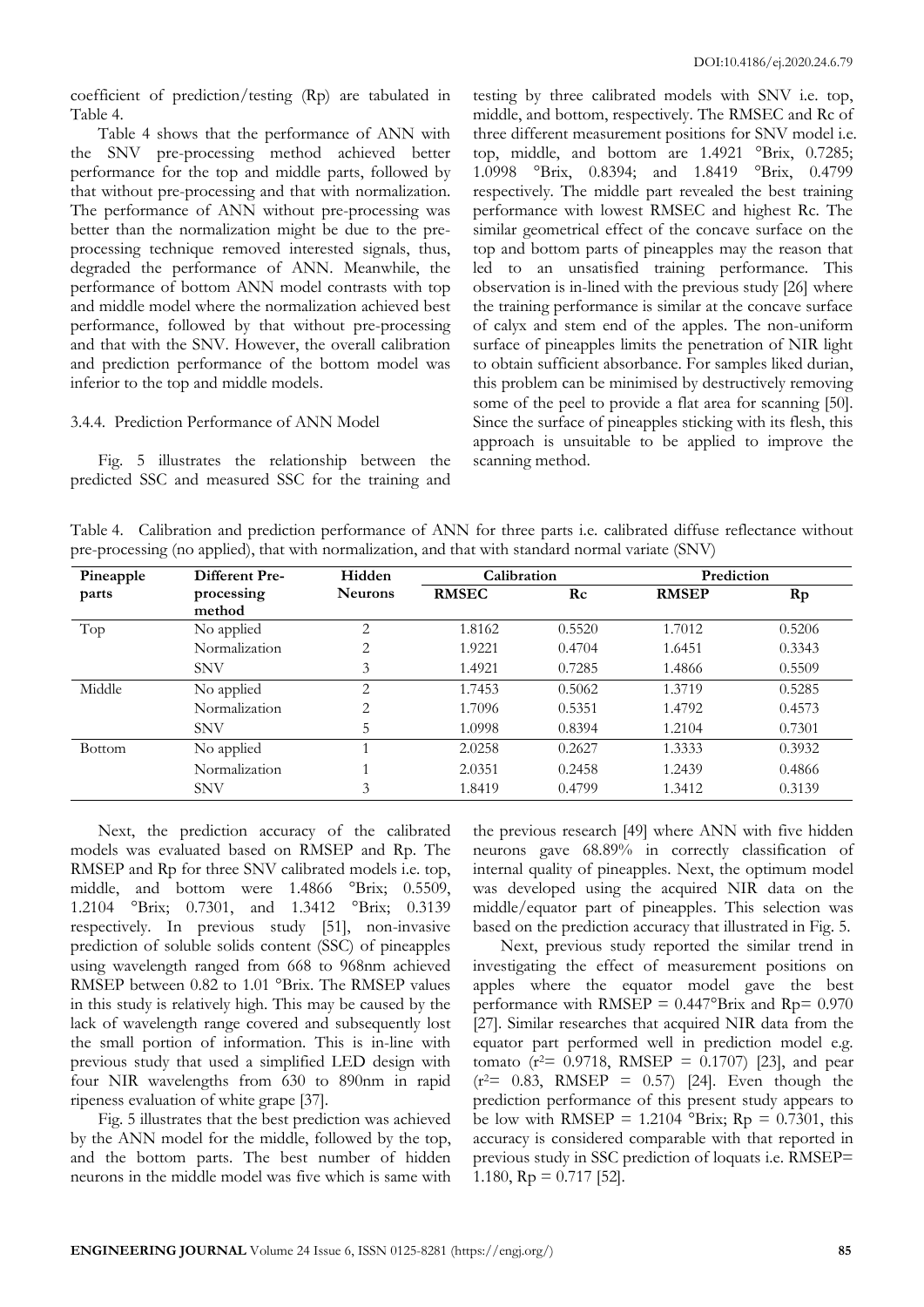

Fig 5. Correlation plot of SSC prediction with SNV calibrated model: (a)  $R_c$  for the top, (b)  $R_p$  for the top; (c)  $R_c$  for the middle, (d)  $R_p$  for the middle; (e)  $R_c$  for the bottom, (f)  $R_p$  for the bottom parts of pineapple.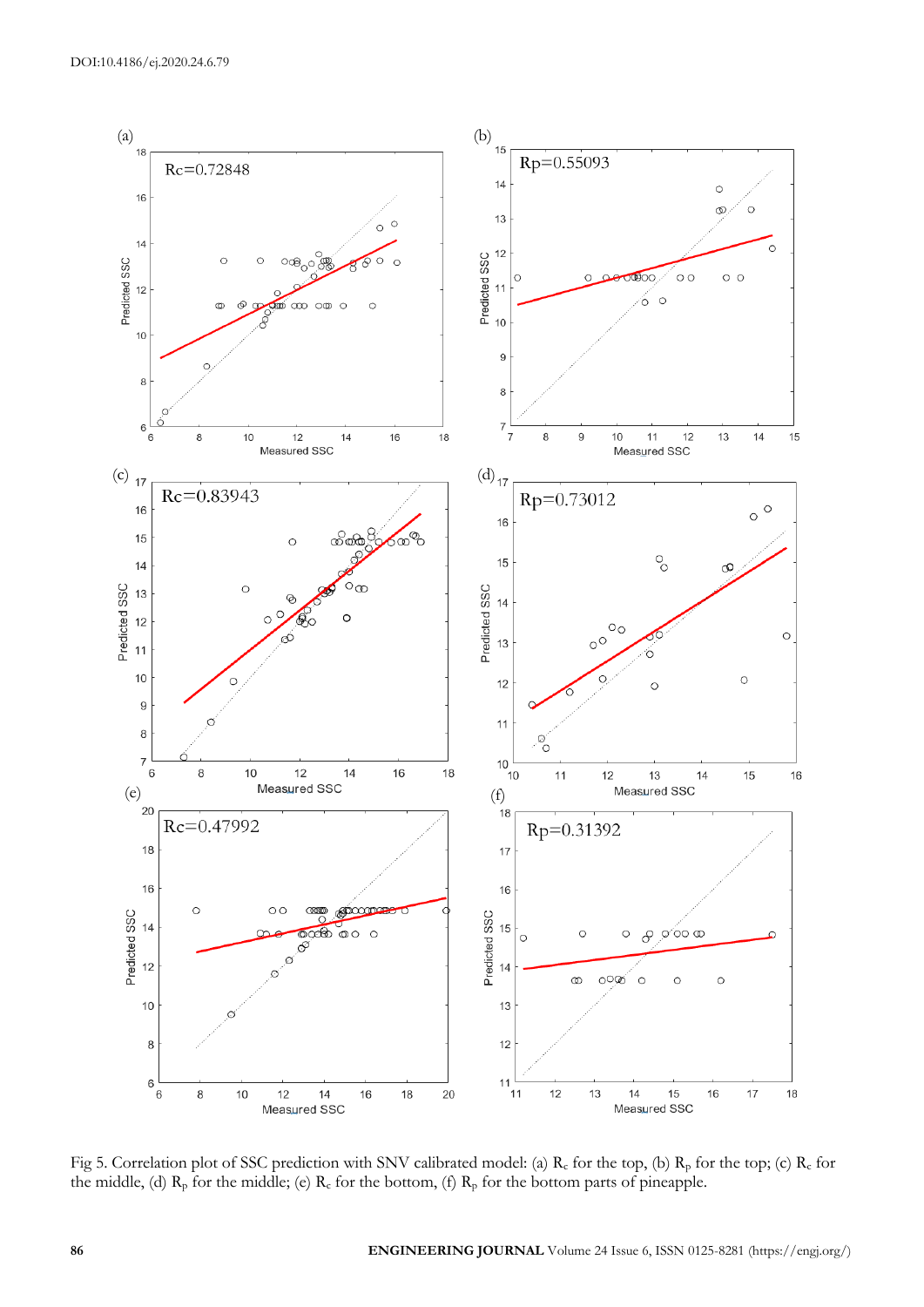#### **4. Conclusion and Recommendation**

Three parameters that affect the near infrared diffuse reflected signal in non-destructive soluble solids content (SSC) prediction for intact pineapples were studied and evaluated using artificial neural network (ANN) i.e. effect of light intensity of light emitting diode (LED), the relationship between SSC and near infrared light intensity, and measurement positions. Based on the boxplot analysis, the distribution light intensity of different wavelengths on different parts of pineapples showed that the top and bottom parts of pineapples had higher number of outliers than the middle part. This implied that the effects of the concave surface of pineapples which affects the consistency of the light entering and reflecting from the sample tissues. Next, the scatter plot of the middle part of pineapples in investigating the relationship between light intensity and SSC showed that the near infrared light with wavelengths of 870, 910, and 940nm provided higher consistency results than that at the top and bottom parts. Furthermore, the relationship between the measurement positions and prediction accuracy was established using ANN models with and without preprocessing of normalization and standard normal variate (SNV). Results indicate that the calibrated model with SNV on the middle part of pineapples gave the best prediction performance i.e. RMSEP = 1.2104 °Brix;  $Rp = 0.7301$ . These suggest that the best SSC prediction performance can be obtained by avoiding the prediction on the top and bottom parts of pineapples. Future research should study alternatives to minimize the scatter effects of NIR spectrum, and different types of machine learning algorithms that may potentially improve the prediction accuracy of the NIRS.

#### **Acknowledgement**

The author acknowledges the funding from Geran Penyelidikan Pascasiswazah Fasa 2/2018 (GPPS) (H312) under Research Management Centre (RMC) in Universiti Tun Hussein Onn Malaysia (UTHM) in completing this study.

# **References**

- [1] N. Karl H, "Direct Spectrophotometric Determination of Moisture Content of Grain and Seeds," *J. Near Infrared Spectrosc.*, vol. 4, no. 1, pp. 23–30, 1996.
- [2] L. C. Carvalho et al., "Using Intact Nuts and Near Infrared Spectroscopy to Classify Macadamia Cultivars," *Food Anal. Methods*, vol. 11, no. 7, pp. 1857–1866, 2018.
- [3] H. Chen, C. Tan, Z. Lin, and T. Wu, "Classification and quantitation of milk powder by near-infrared spectroscopy and mutual information-based variable selection and partial least squares," *Spectrochim. Acta Part A Mol. Biomol. Spectrosc.*, vol. 189, pp. 183–189,

2018.

- [4] C. Li, H. Guo, B. Zong, P. He, F. Fan, and S. Gong, "Rapid and non-destructive discrimination of special-grade flat green tea using Near-infrared spectroscopy," *Spectrochim. Acta - Part A Mol. Biomol. Spectrosc.*, vol. 206, pp. 254–262, 2019.
- [5] J. C. Hashimoto et al., "Quality control of commercial cocoa beans (Theobroma cacao L.) by near-infrared spectroscopy," *Food Anal. Methods*, vol. 11, no. 5, pp. 1510–1517, 2018.
- [6] F. Caro, M. Constantino, I. Martins, and A. Weintraub, "PLS, iPLS, GA-PLS models for soluble solids content, pH and acidity determination in intact dovyalis fruit using near-infrared spectroscopy," *For. Sci.*, vol. 49, no. 5, pp. 738–751, 2018.
- [7] Z. Li *et al.*, "Identification of oil, sugar and crude fiber during tobacco (Nicotiana tabacum L.) seed development based on near infrared spectroscopy," *Biomass and Bioenergy*, vol. 111, no. August 2017, pp. 39–45, 2018.
- [8] N. Nakawajana, J. Posom, and J. Paeoui, "Prediction of higher heating value, lower heating value and ash content of rice husk using FT-NIR spectroscopy," *Eng. J.*, vol. 22, no. 5, pp. 45–56, 2018.
- [9] T. Kishino et al., "Predictive evaluation of pharmaceutical properties of ulinastatin-containing vaginal suppositories as a hospital preparation by near-infrared spectroscopy," *Chem. Pharm. Bull.*, vol. 66, no. 6, pp. 589–595, 2018.
- [10] P. Kadamati et al., "Near-infrared spectroscopy muscle oximetry of patients with postural orthostatic tachycardia syndrome," *J. Innov. Opt. Health Sci.*, vol. 11, no. 05, p. 1850026, 2018.
- [11] C. mei Liu, Y. Han, S. geng Min, W. Jia, X. Meng, and P. pei Liu, "Rapid qualitative and quantitative analysis of methamphetamine, ketamine, heroin, and cocaine by near-infrared spectroscopy," *Forensic Sci. Int.*, vol. 290, pp. 162–168, 2018.
- [12] H. Yan and H. W. Siesler, "Identification of textiles by handheld near infrared spectroscopy: Protecting customers against product counterfeiting," *J. Near Infrared Spectrosc.*, vol. 26, no. 5, pp. 1–11, 2018.
- [13] V. E. Dabkiewicz, S. de Mello Pereira Abrantes, and R. J. Cassella, "Development of a non-destructive method for determining protein nitrogen in a yellow fever vaccine by near infrared spectroscopy and multivariate calibration," *Spectrochim. Acta - Part A Mol. Biomol. Spectrosc.*, vol. 201, no. 2017, pp. 170– 177, 2018.
- [14] B. M. Nicolaï et al., "Nondestructive measurement of fruit and vegetable quality by means of NIR spectroscopy: A review," *Postharvest Biol. Technol.*, vol. 46, no. 2, pp. 99–118, 2007.
- [15] W. Guo, W. Li, B. Yang, Z. Z. Zhu, D. Liu, and X. Zhu, "A novel noninvasive and cost-effective handheld detector on soluble solids content of fruits," *J. Food Eng.*, vol. 257, pp. 1–9, 2019.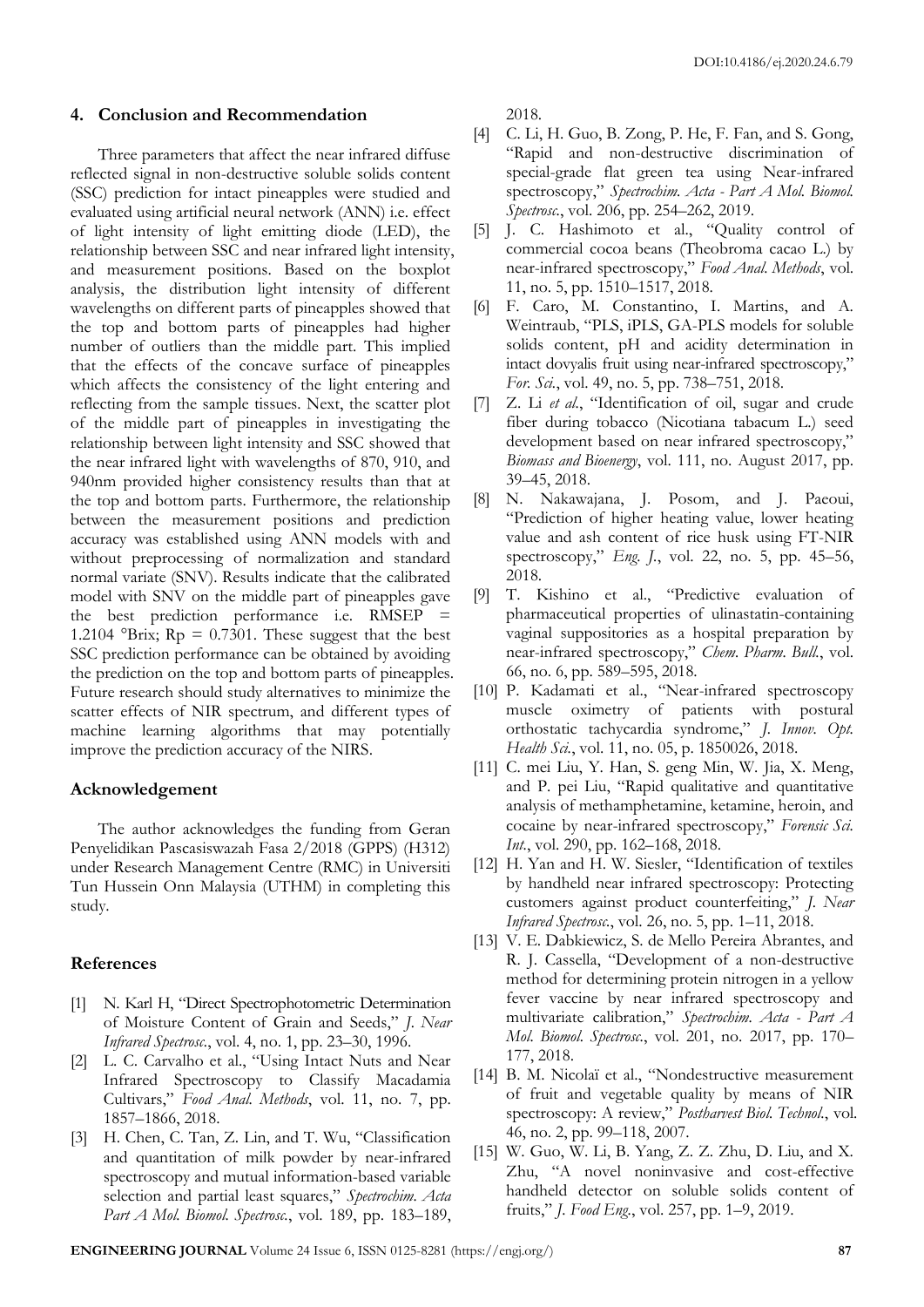- [16] J. Malinen and M. Ka, "LED-based NIR spectrometer module for hand-held and process analyser applications," vol. 51, pp. 220–224, 1998.
- [17] A. K. Hazarika et al., "Quality assessment of fresh tea leaves by estimating total polyphenols using near infrared spectroscopy," *J. Food Sci. Technol.*, vol. 55, no. 12, pp. 4867–4876, 2018.
- [18] D. Eisenstecken, B. Stürz, P. Robatscher, L. Lozano, A. Zanella, and M. Oberhuber, "The potential of near infrared spectroscopy (NIRS) to trace apple origin: Study on different cultivars and orchard elevations," *Postharvest Biol. Technol.*, vol. 147, pp. 123–131, 2019.
- [19] Y. Cui et al., "Identification of maize seed varieties based on near infrared reflectance spectroscopy and chemometrics," *Int. J. Agric. Biol. Eng.*, vol. 11, no. 2, pp. 177–183, 2018.
- [20] M. Lopo, C. A. Teixeira dos Santos, R. N. M. J. Páscoa, A. R. Graça, and J. A. Lopes, "Near infrared spectroscopy as a tool for intensive mapping of vineyards soil," *Precis. Agric.*, vol. 19, no. 3, pp. 445– 462, 2018.
- [21] P. Liu, J. Wang, Q. Li, J. Gao, X. Tan, and X. Bian, "Rapid identification and quantification of Panax notoginseng with its adulterants by near infrared spectroscopy combined with chemometrics," *Spectrochim. Acta - Part A Mol. Biomol. Spectrosc.*, vol. 206, pp. 23–30, 2019.
- [22] Y. Shimokawa, E. Hayakawa, K. Takahashi, K. Okai, Y. Hattori, and M. Otsuka, "Pharmaceutical formulation analysis of gelatin-based soft capsule film sheets using near-infrared spectroscopy," *J. Drug Deliv. Sci. Technol.*, vol. 48, no. April, pp. 174– 182, 2018.
- [23] S. Jun, L. Yating, W. Xiaohong, D. Chunxia, and C. Yong, "SSC prediction of cherry tomatoes based on IRIV-CS-SVR model and near infrared reflectance spectroscopy," *J. Food Process Eng.*, vol. 41, no. 8, p. e12884, 2018.
- [24] Y. Liu, W. Liu, X. Sun, R. Gao, Y. Pan, and A. Ouyang, "Potable NIR spectroscopy predicting soluble solids content of pears based on LEDs," *J. Phys. Conf. Ser.*, vol. 277, pp. 1–11, 2011.
- [25] X. Tian, J. Li, Q. Wang, S. Fan, and W. Huang, "A bi-layer model for nondestructive prediction of soluble solids content in apple based on reflectance spectra and peel pigments," *Food Chem.*, 2017.
- [26] X. Xu, H. Xu, L. Xie, and Y. Ying, "Effect of measurement position on prediction of apple soluble solids content (SSC) by an on-line nearinfrared (NIR) system," *J. Food Meas. Charact.*, vol. 13, no. 1, pp. 506–512, 2018.
- [27] S. Fan, B. Zhang, J. Li, W. Huang, and C. Wang, "Effect of spectrum measurement position variation on the robustness of NIR spectroscopy models for soluble solids content of apple," *Biosyst. Eng.*, vol. 143, pp. 9–19, 2016.
- [28] D. Cheng, W. Cai, and X. Shao, "Understanding the interaction between oligopeptide and water in

aqueous solution using temperature-dependent near-infrared spectroscopy," *Appl. Spectrosc.*, vol. 72, no. 9, pp. 1354–1361, 2018.

- [29] S. Shrestha, L. Deleuran, and R. Gislum, "Classification of different tomato seed cultivars by multispectral visible-near infrared spectroscopy and chemometrics," *J. Spectr. Imaging*, vol. 5, no. 1, pp. 1– 9, 2016.
- [30] F. M. G. Ramalho, J. M. Andrade, and P. R. G. Hein, "Rapid discrimination of wood species from native forest and plantations using near infrared spectroscopy," *For. Syst.*, vol. 27, no. 2, 2018.
- [31] X. Li, J. Huang, Y. Xiong, J. Zhou, X. Tan, and B. Zhang, "Determination of soluble solid content in multi-origin 'Fuji' apples by using FT-NIR spectroscopy and an origin discriminant strategy," *Comput. Electron. Agric.*, vol. 155, pp. 23–31, 2018.
- [32] S. Munera, J. M. Amigo, J. Blasco, S. Cubero, P. Talens, and N. Aleixos, "Ripeness monitoring of two cultivars of nectarine using VIS-NIR hyperspectral reflectance imaging," *J. Food Eng.*, vol. 214, pp. 29–39, 2017.
- [33] Z. Tan, J. Xie, J. Chen, C. Ding, and K. Monte, "Optimization of detection device geometry for NIR spectroscopy using a three-layered model of stone fruit," *Opt. Rev.*, vol. 23, no. 5, pp. 784–790, 2016.
- [34] B. Zhang, D. Dai, J. Huang, J. Zhou, Q. Gui, and F. Dai, "Influence of physical and biological variability and solution methods in fruit and vegetable quality nondestructive inspection by using imaging and near-infrared spectroscopy techniques: A review," *Crit. Rev. Food Sci. Nutr.*, vol. 58, no. 12, pp. 2099– 2118, 2018.
- [35] A. Phuphaphud, K. Saengprachatanarug, J. Posom, S. Wongpichet, K. Maraphum, and E. Taira, "Effects of waxy types of a sugarcane stalk surface on the spectral characteristics of visible-shortwave near infrared measurement," *Eng. J.*, vol. 23, no. 1, pp. 13–24, 2019.
- [36] A. Clément, M. Dorais, and M. Vernon, "Nondestructive measurement of fresh tomato lycopene content and other physicochemical characteristics using visible NIR spectroscopy," *J. Agric. Food Chem.*, vol. 56, no. 21, pp. 9813–9818, 2008.
- [37] V. Giovenzana, R. Civelli, R. Beghi, R. Oberti, and R. Guidetti, "Testing of a simplified LED based vis / NIR system for rapid ripeness evaluation of white grape (Vitis vinifera L.) for Franciacorta wine," *Talanta*, vol. 144, pp. 584–591, 2015.
- [38] Y. Zhang, L. Zheng, M. Li, X. Deng, and R. Ji, "Predicting apple sugar content based on spectral characteristics of apple tree leaf in different phenological phases," *Comput. Electron. Agric.*, vol. 112, pp. 20–27, 2015.
- [39] X. Fu, X. Wang, and X. Rao, "An LED-based spectrally tuneable light source for visible and nearinfrared spectroscopy analysis : A case study for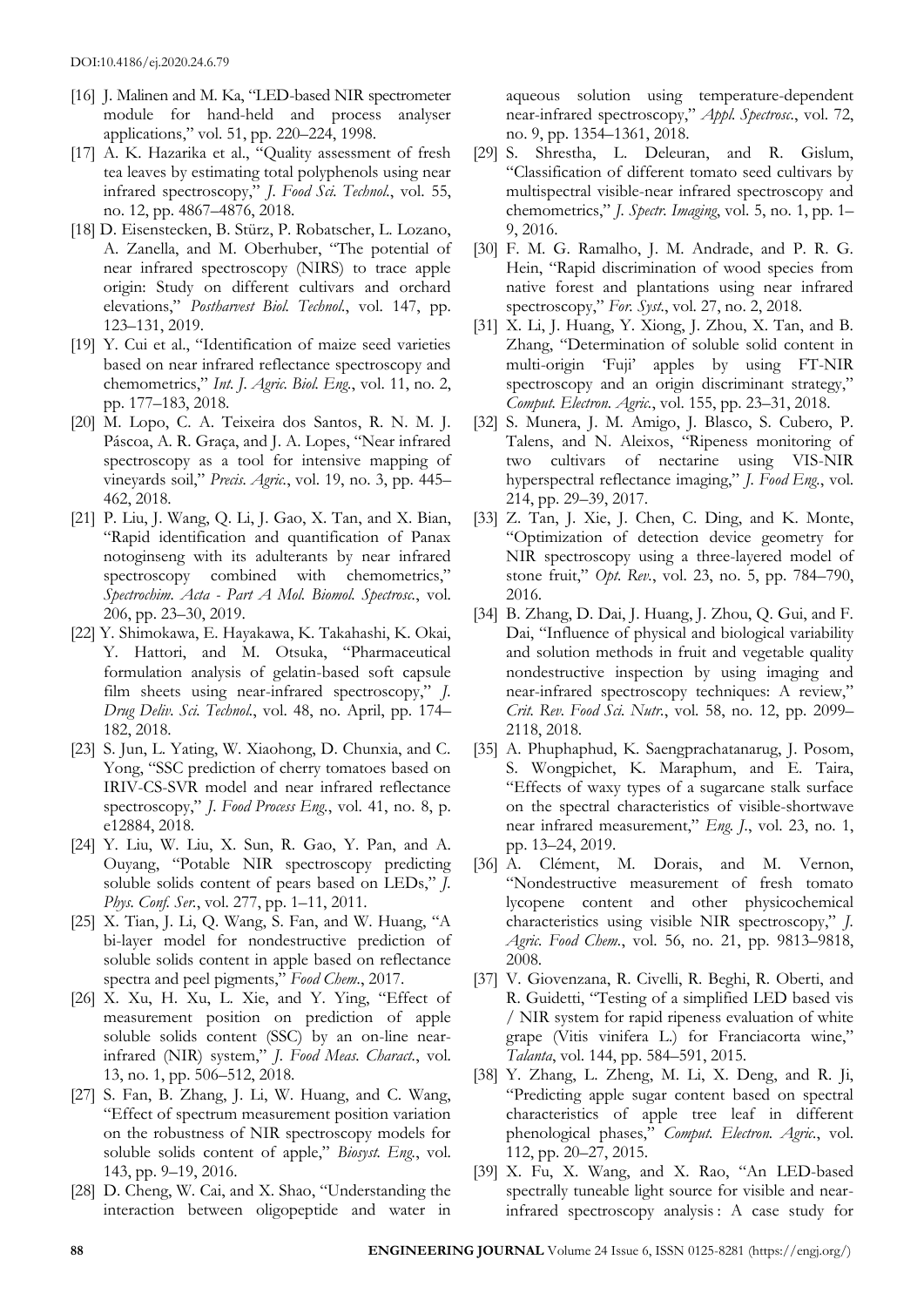sugar content estimation of citrus," *Biosyst. Eng.*, vol. 163, pp. 87–93, 2017.

- [40] A. M. Cavaco et al., "Validation of short wave near infrared calibration models for the quality and ripening of ' Newhall ' orange on tree across years and orchards," *Postharvest Biol. Technol.*, vol. 141, pp. 86–97, 2018.
- [41] Y. Liu, X. Sun, H. Zhang, and O. Aiguo, "Nondestructive measurement of internal quality of Nanfeng mandarin fruit by charge coupled device near infrared spectroscopy," *Comput. Electron. Agric.*, vol. 71, pp. 10–14, 2010.
- [42] M. N. H. Jam and K. S. Chia, "A five band nearinfrared portable sensor in nondestructively predicting the internal quality of pineapples, in *2017 IEEE 13th International Colloquium on Signal Processing & its Applications (CSPA) IEEE*, March 2017, pp. 135-138.
- [43] M. Sun, D. Zhang, L. Liu, and Z. Wang, "How to predict the sugariness and hardness of melons: A near-infrared hyperspectral imaging method," *Food Chem.*, vol. 218, pp. 413–421, 2017.
- [44] I. Kavdir, R. Lu, D. Ariana, and M. Ngouajio, "Visible and near-infrared spectroscopy for nondestructive quality assessment of pickling cucumbers," *Postharvest Biol. Technol.*, vol. 44, no. 2, pp. 165–174, 2007.
- [45] X. Lin, J. L. Xu, and D. W. Sun, "Investigation of moisture content uniformity of microwave-vacuum dried mushroom (Agaricus bisporus) by NIR hyperspectral imaging," *Food Sci. Technol.*, vol. 109, pp. 108–117, 2019.
- [46] E. Arendse, O. A. Fawole, L. S. Magwaza, H. Nieuwoudt, and U. L. Opara, "Fourier transform near infrared diffuse reflectance spectroscopy and two spectral acquisition modes for evaluation of external and internal quality of intact pomegranate fruit," *Postharvest Biol. Technol.*, vol. 138, pp. 91–98, 2018.
- [47] E. V. Miller and G. D. Hall, "Distribution of total soluble solids, ascorbic acid, total acid, and bromelin activity in the fruit of the natal pineapple (*Ananas comosus* L . Merr.)," *Plant Physicology*, vol. 28, no. 3, pp. 532–534, 2016.
- [48] Z. Genisheva, C. Quintelas, D. P. Mesquita, E. C. Ferreira, J. M. Oliveira, and A. L. Amaral, "New PLS analysis approach to wine volatile compounds characterization by near infrared spectroscopy (NIR)," *Food Chem.*, vol. 246, no. October 2017, pp. 172–178, 2018.
- [49] M. Nur, H. Jam, and K. S. Chia, "Investigating the relationship between the reflected near infrared light and the internal quality of pineapples using neural network," *Int. J. Adv. Sci. Eng. Inf. Technol.*, vol. 7, no. 4, pp. 1389–1394, 2017.
- [50] K. Phuangsombut, A. Phuangsombut, A. Talabnark, and A. Terdwongworakul, "Empirical reduction of rind effect on rind and flesh absorbance for evaluation of durian maturity using near infrared

spectroscopy," *Postharvest Biol. Technol.*, vol. 142, no. April, pp. 55–59, 2018.

- [51] K. S. Chia, H. Abdul Rahim, and R. Abdul Rahim, "Prediction of soluble solids content of pineapple via non-invasive low cost visible and shortwave near infrared spectroscopy and artificial neural network," *Biosyst. Eng.*, vol. 113, no. 2, pp. 158–165, 2012.
- [52] X. Fu et al., "Determination of soluble solid content and acidity of loquats based on FT-NIR Spectroscopy," *J. Zhejiang Univ. Sci. B*, vol. 10, no. 2, pp. 120–125, 2009.